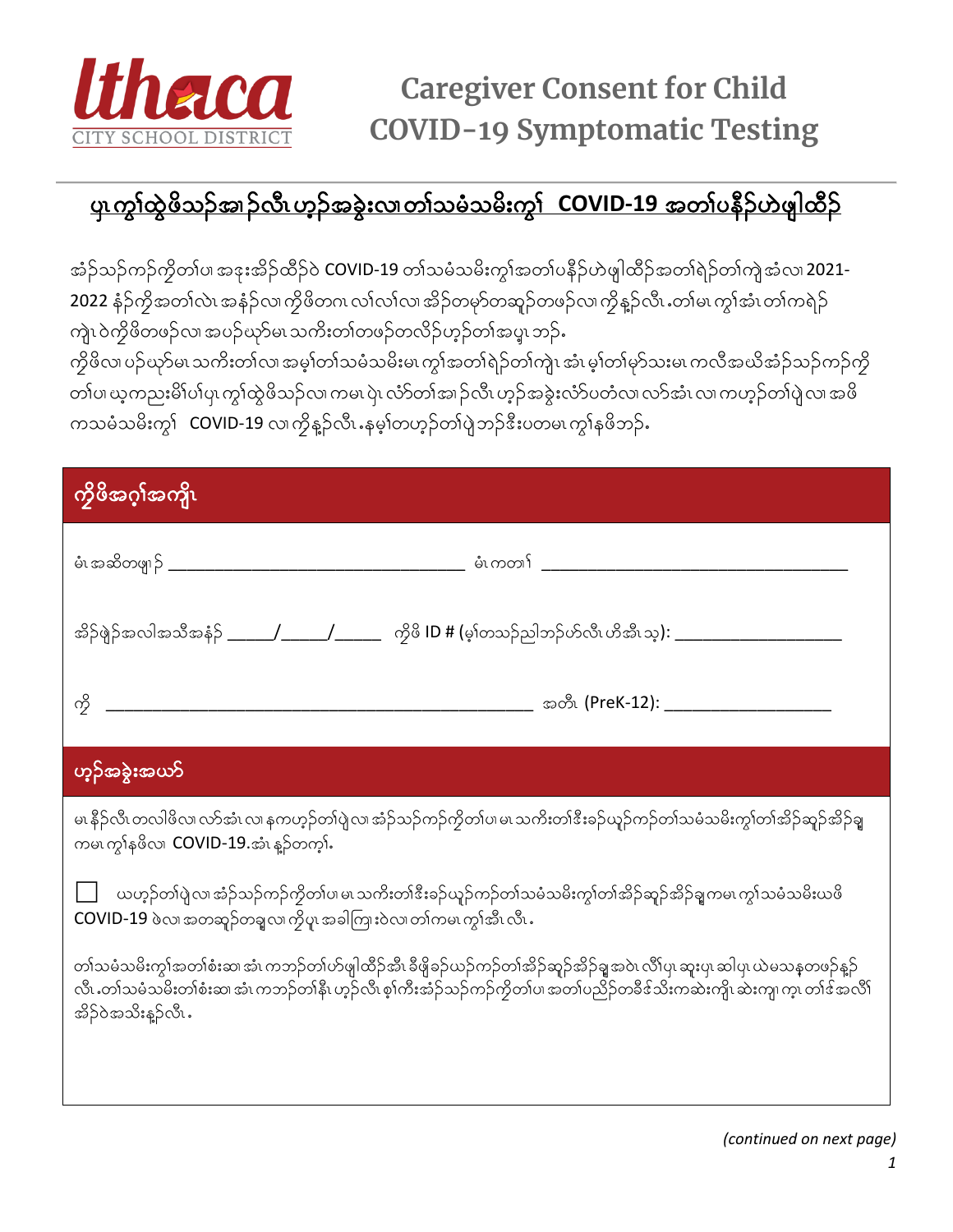

**Caregiver Consent for Child COVID-19 Symptomatic Testing** 

## တၢ်အုဉ်သး

ခီဖိုတၢ်ဆဲးလီ၊ စုမှၢ်ကျ၊်လ၊ လာ်အံ၊ ႇယအ၊ဉ်လီ၊ အီလီ၊ ဒ်လ၊ လာ်တဖဉ်အသိးလီ၊ ႇ

- $\bullet$  ပာဟုဉ်လိ၊ တၢိစိတၢ်ကမိ၊ လ၊ ခဉ်ယူဉ်ကဉ်တၢ်သမံသမိးကွၢ်တၢ်အိဉ်ဆူဉ်အိဉ်ချလ၊ ကဟုဉ်နီ၊ လိ၊ ယဖိတၢ်သမံသမိးအတၢ်စံးဆ၊တ ဖဉ်လ၊ ယဖိအကွိဒီးတၢ်ပညိဉ်မှN်ဒ ်သိးပု၊ ဂု၊ ဂ၊ သ့ဉ်တဖဉ်စ့ၢ်ကီးကအိဉ်ဒီးတ၊်ဒီသဒ၊ သးအင်္ဂါလီ၊ ယန၊်ပၢါလ၊ ယဖိအတၢ်သမံသ မိးအတၢ်စံးဆ၊ ကဘဉ်တ၊်နိၤ ဟှဉ်လိၤ ယှာ်စ့ၢ်ကီးဒီးထိဉ်ပခ့ကိၢရှဉ်တၢ်အိဉ်ဆူဉ်အိဉ်ချအဝဲၤ လိၢ်မ့တမ့ၢ်ကိၢ်ပဒိဉ်အဂၤ တမံၤ မံၤဒ်သဲစး လိဉ်ဘဉ်ဝဲတဖဉ်အသိးလိၤ တၢ်ထုးထိဉ်ရးလိၤလ၊ အဘဉ်ယးဒီးသဲစးတမံၤလၢ်လၢ်တၢ်ဟ်အီၤ လ၊တၢ်ခူသူဉ်အတၢ်မ၊ နိဉ်မ၊ ယါတဖဉ် (အဒိ–လ၊ အဘဉ်ယးဒီးတၢ်ကူဉ်ဘဉ်ကူဉ်သူ/မှတမှၢ်တၢ်အိဉ်ဆူဉ်အိဉ်ချတ၊်မ၊ နိဉ်မ၊ ယါတဖဉ်)ကလူ၊ ပိဉ်ထွဲတၢ်ဘူ၊ ဒီးကဘဉ်တ၊် မ၊ ဘံဉ်မ၊ ဘ၊ ဒီသဒ၊ အီ၊ ဒီးဒုးပဉ်ယှာ်အီ၊ ဒ်အမှ္၊်အဘဉ်ယးဒီးဟံဉ်ဖိယိဖိတ၊်ကူဉ်ဘှဉ်ကူဉ်သူခွဲးယာ်တဖဉ်ဒီးတ၊်အိဉ်သဒ၊ ဒ်အမှ၊် တၢ်ကိႈအီၤလ၊ (FERPA) ဒီးတၢ်အုဉ်ကီးသးလ၊တၢ်အိဉ်ဆူဉ်အိဉ်ချူဒီးတၢ်သူဟံမှုဒါဒ်အမှ၊်(HIPAA)နူဉ်လီၤ .
- ယစးထိဉ်ဟံးနူးမှုဒါမ၊ လ၊ပဲု၊ ဟူးဂဲၤ ဘဉ်ယးဒီးယဖိအတၤ်သမံသမိးတၤ်စံးဆ၊ ဒ်အလိၤ်အိဉ်ဝဲအသိးလီၤ ယအ၊ဉ်လီ၊ တူ၊်လိာ်အီၤ လ၊ ဒ်တၢ်သမံသမိးအတၢ်စံးဆ၊ ဟဲထိဉ်ဝဲအသိးယဖိအနိုၤ်ကစၢ်ဒဉ်ဝဲအိဉ်လီ၊ ဖးသးဒီးပု၊ ဂ၊ ဒီးမ၊ ဘ၊ အမဲာ်အနါဒီးပဒ္ ဉ်ဟးဆုံးသးဒီးပု၊ ဂၢ ဒ်သိးတၢ်ဘဉ်ကူဘဉ်ဂၢ အသုတအိဉ်ထိဉ်တဂူ၊ နူဉ်လီၤႉယန۱်ပၢါလ၊ ကယဲ၊်မှ၊်တၢ်အိဉ်ဆူဉ်အိဉ်ချုအတၢ်သမံသမီးလ၊ အမှါ COVID-19 တါမ၊ ကွါ်အံၤ အမ၊ သးသ့လ၊ အနးကဲထိါတါဟုဉ်တါစံးဆ၊ ကမဉ်(တါမ၊ ကွါမ့ါဘဉ်တါဆါဘဉ်ဆဉ်ယဖိတအိဉ် ဒီးတၢ်ဘဉ်ကူဘဉ်က်ဒီးတ၊်ဆူးတ၊်ဆါဘဉ်.)မ့တမ၊်လ၊ အတအိဉ်ဒီးတ၊်ဆါဘဉ် (တ၊်မ၊ ကွ၊်လ၊ အတအိဉ်ဒီးတ၊်ဆါဘဉ်,ဘဉ်ဆဉ် တၢ်စံးဆ၊ ဟဲထိဉ်ဝဲလ၊ ယဇိအိဉ်ဒီးတၢ်ဘဉ်ကူဘဉ်က်တဖဉ်လီး .)ယတု၊်လိ>်ယဲလ၊ ယကယုကွၢ်ပျ ဟ့ဉ်ကူဉ်ဟ့ဉ်ဖးတ၊်ဘဉ်ဃးဒီးက သံဉ်ကသိႇတၢ်အံးထွဲကွၢ်ထွဲဒီးတ၊်ယါဘူါအကူဲခီဖိုပု၊ လ၊အကွၢ်ထွဲယတၢ်အိဉ်ဆူဉ်အိဉ်ချကသံဉ်သရဉ်ဒီးယတၢ်သံကွၢ်သံဒိးတဖဉ် သမိးအံၤ အတမ့္ပ်ပု၊ ကွၤ်ယတၤ်အိဉ်ဆူဉ်အိဉ်ချ့အသရဉ်တၤ်ဒုးနဲဉ်ဘဉ်ဒီးတၤ်သမံသမိးတၤ်မ၊ ကွၤ်အံၤ တမူၤ်စ္၊်ကိဳးတၤ်မ၊ ပုံ၊ တၤ်လီ၊ ဟိ လ၊ ပု၊ ကွၢ်ထွဲယတၢ်အိဉ်ဆူဉ်အိဉ်ချသရဉ်အခ၊ဉ်စးလ၊ ကယါဘူါယ၊ အင်္ဂါစ့ၢ်ကီးနူဉ်ဘဉ် $\centerdot$
- ယန1်ပၢါတါမ၊ ကွါသမံသမိးတါတိ9်ႇတါဖံးတါမ၊ အကျိ၊ အကွာ်တဖဉ်ႇတါဘဉ်ယိဉ်ဘဉ်ဘိတဖဉ်ဒီးတါအဘျုးလ၊ အကဲထိဉ်သးသု ဒီးယယ္နထိဉ်လံာ်အဒိတဘူဉ်ဒ်အမှၢ်တၢ်ဒုးကဲထိဉ်လံာ်တၢ်အ၊ဉ်လီ၊ ဟူဉ်အခွဲးနူဉ်သူဝဲလီ၊ .တချုးလ၊ယဆဲးလီ၊ ယစုမှၢ်ကျ၊ၤ်လ၊ လံာ တၢ်အ၊ဉ်လီ၊ အီလီ၊ ဒံးဘဉ်န္ဉာ်ယသံကွၢ်တၢ်သံကွၢ်တဖဉ်သူဝဲဒီးယန၊်ပၢါလ၊တၢ်သံကွၢ်အဂု၊ အဂ၊ မ့ၢ်အိဉ်ထိဉ်ဒီးယသံကွ၊်ယဲသူကိႏ ဆ၊ ကတိၢ်ဒဲးလိၤ .
- ယန1်ပၢါယဲလ၊ ဘဉ်ဃးဒီးတၢ်သမံသမိးတၢ်မ၊ ကွၢ်အံ၊ ယတလိဉ်ဟုဉ်တၢ်အဘူးအလဲဘဉ်ႉဒီးတၢ်အဘူးအလဲတဖဉ်ကဘဉ်တၢ်မ၊ ပုံ၊ အီၤ လ၊ တၢ်ကွၢ်ထွဲအစ္စဟ်ကီးန္5်လီၤ .
- ယန1်ပၢါယဲလ၊ ယဆဲးကျိးဆဲးကျ၊ ဒီးယဖိအကွိကိုးဆ၊ ကတိၢ်ဒဲးလ၊ ကထုးကွဲာ်ယတၢ်အ၊ ဉ်လီ၊ ဟူဉ်အခွဲးအံၤ သူဒီးပတုာ်ကွဲာ်တၢ်ပဉ ယှာ်မ၊ သကိႏတၤ်လ၊ အမှ္၊တၤ်သမံသမိးမ၊ ကွၤ်အတၤ်ရဲဉ်တၤ်ကျဲၤ အံၤ န္ဉာ်ကိႏဆ၊ ကတိၢ်ဒဲႏလိၤ .